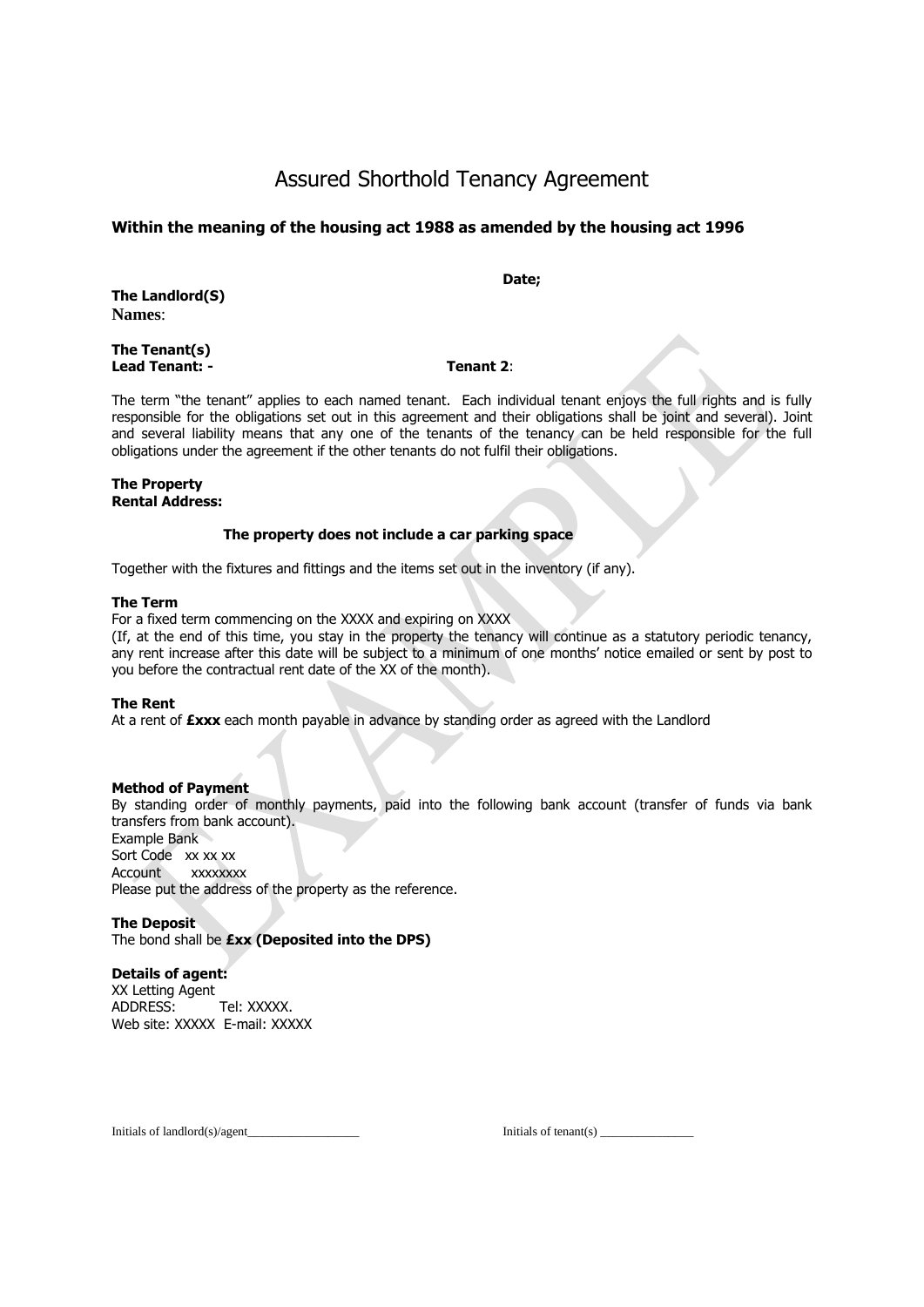## **Terms and conditions**

1. Definitions of words and phrases used in this agreement.

#### "The landlord (s)"

Will include any person who holds an entitlement to the legal ownership of the property at the conclusion of the tenancy which has hereby been created.

"The tenant"

Will include all persons that have title under the tenancy.

"The property"

Will include any or all of the property/premises that the tenant is entitled to use within this agreement, and any items specified in the attached inventory (if any) and any other fixtures, furniture and effects belonging to the landlords and the boundaries of the property.

"The fixtures & fittings"

Including reference to any of the fixtures, fittings, furnishings or effects, floor, ceiling and wall coverings.

#### "The term" or "the tenancy"

Includes any extension or continuation thereof or any statutory periodic tenancy which may arise following the end of the period of the term.

2. Access

Where the property compromises of a flat the tenant shall be entitled to use the entrance hall, lift (if any), staircase and common parts of the building where the property forms part of it for the purpose of the access to and out of the Property.

3. Notice of address

For the purpose of Section 47 and 48 of the landlord and tenant act 1987 the address at which any notice (including Notices in any proceedings) may be served on to the landlord by the tenant, is as set out on page 1 of this agreement, until the tenant is notified in writing to the contrary.

4. Guarantor (if any)

Where there is a guarantor to this agreement, it is the guarantor's responsibility to ensure that all obligations are met under the terms of this agreement and to ensure they are being met. It is the tenant's responsibility to inform the guarantor if any responsibilities are not being met including making the guarantor aware of communications between the tenant(s) and the landlord(s). Any letters or communications will normally be served to the tenanted address.

5. Deposit

The tenant shall pay the deposit as specified in the "Particulars" to First4rentals, such deposit money will be held in a designated account, Deposit Protection Service (DPS), without any interest payable to the tenant.

5.1 The tenant will not be entitled to withhold the payment of any instalments of rent or any other monies payable under this agreement on the grounds of the landlord/tenant deposit arrangement.

Initials of landlord(s)/agent\_\_\_\_\_\_\_\_\_\_\_\_\_\_\_\_\_\_\_\_\_\_\_\_\_\_ Initials of tenant(s) \_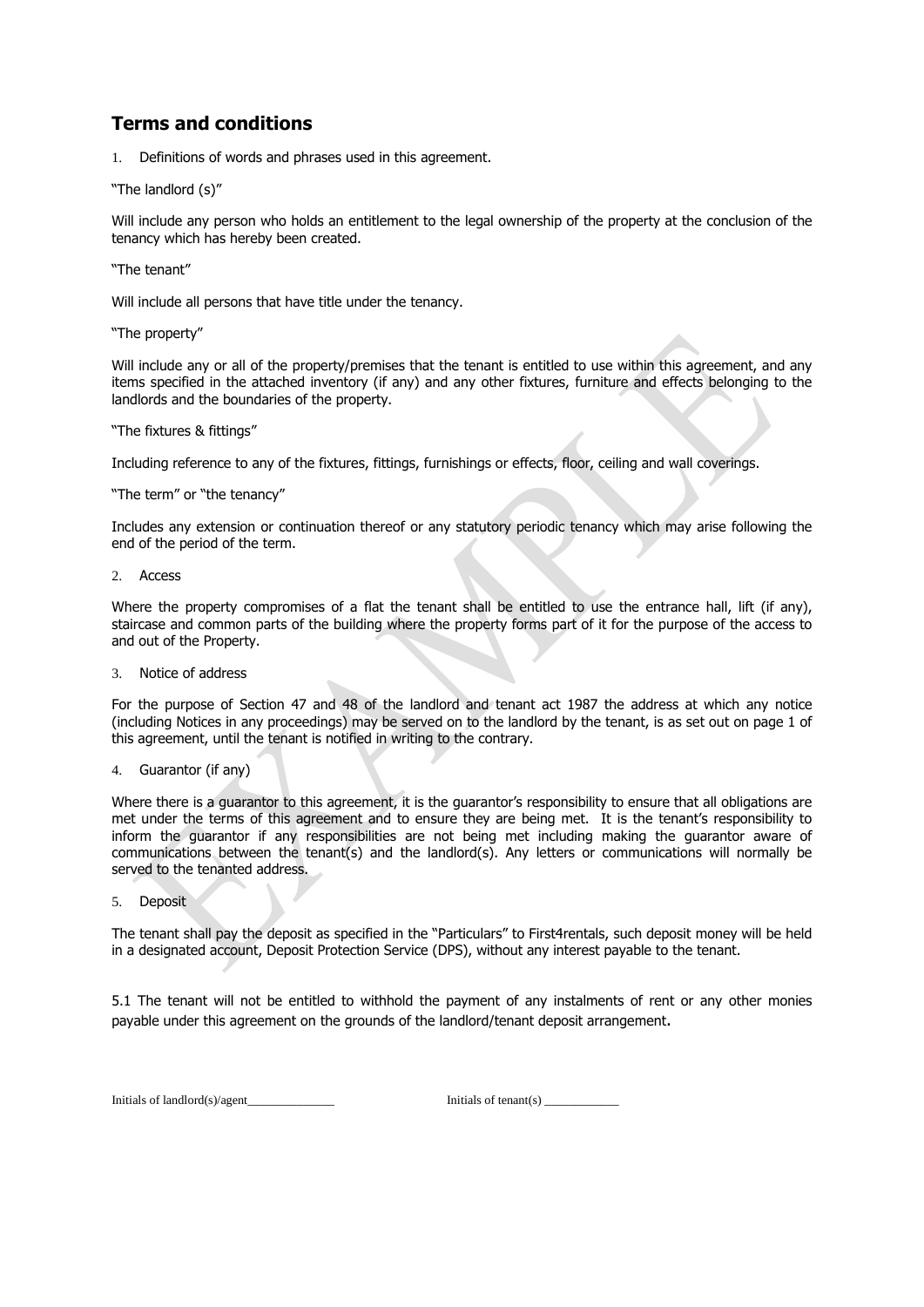## Tenant's Obligations

6. The Tenant acknowledges that any payment received from a third party in respect of the rent will be deemed to be payment made on behalf of the tenant and will not under any circumstances give rise to any rights over the property to that third party whatsoever.

7. To pay for all water rates, services, Council Tax, utility provider charges, TV License and any other charges levied on the property and to inform the landlord of any changes to the utility suppliers. The tenant also agrees to settle all outstanding accounts with such services before the termination of this agreement and the tenant's departure from the property.

8. To keep the property in good tenantable repair, the tenant agrees to keep the interior of the property, including any fixtures, fittings and furniture and effects listed on any inventory provided, in fair repair and condition throughout the term, and to safeguard them from destruction or damage.

9. The tenant agrees to pay for the replacement or repair of any fittings that is damaged during the term (damaged by fire and insurable risks excepted unless it was the result of any act or omission on the part of the tenant or any other persons residing or sleeping in or visiting the property).

10. The tenant agrees to take care of the property including any fixtures and fittings and to keep the property and any fixtures and fittings in a clean and tidy condition throughout the term. To deliver the property's fixtures and fittings at the end of the tenancy, in a good condition (fair wear and tear excepted), in accordance with the tenant's obligations.

11. The tenant agrees to keep all electric lights in good working order in particular to replace all fuses, bulbs and fluorescent tubes as and when necessary, and not to take lightbulbs out of the fixtures or fittings when vacating the property.

12. The smoke alarms and carbon monoxide alarms have been tested and deemed to be in good working order at the inspection report.

13. The tenant agrees to clean the windows of the property, (where access possible) as often as necessary.

14. The tenant agrees to keep the drains free from obstruction and to have all the chimneys and flues (if any) to the property cleaned and swept as often as necessary.

**15.1.** The tenants are strongly advised to take out insurance with a reputable insurer for the tenants' possessions as such possessions will not be covered by any insurance affected by the landlord or agent.

16. The tenant agrees to keep all electrical appliances in good working order during the tenancy.

16.1. No washing machine, tumble dryer, dishwater (please ensure appliances are unplugged from the electric sockets when not in use e.g., toaster, mobile phones, iPad, kettle, hair straighteners, electric toothbrush etc.) in the property shall not be left to operate by itself.

16.2 White goods appliances - First4rentals or the landlord will not be responsible for any damage or loss to any items within, if the appliances breakdown for any reason.

16.3 Not to bring into the property any furniture or furnishings and other personal effects that do not meet the required safety standards.

17. Not to bring into the property any electrical equipment which does not comply with relevant UK electrical regulations?

18. The tenant agrees to notify the Landlord should repairs or damage become necessary, in no circumstances, should the tenant arrange or give instructions for any such repairs to be carried out except at the written request of the landlord.

Initials of landlord(s)/agent density and the set of tenant(s) and initials of tenant(s) and  $\overline{a}$  and  $\overline{b}$  and  $\overline{c}$  and  $\overline{a}$  and  $\overline{b}$  and  $\overline{a}$  and  $\overline{a}$  and  $\overline{a}$  and  $\overline{a}$  and  $\overline{a}$  and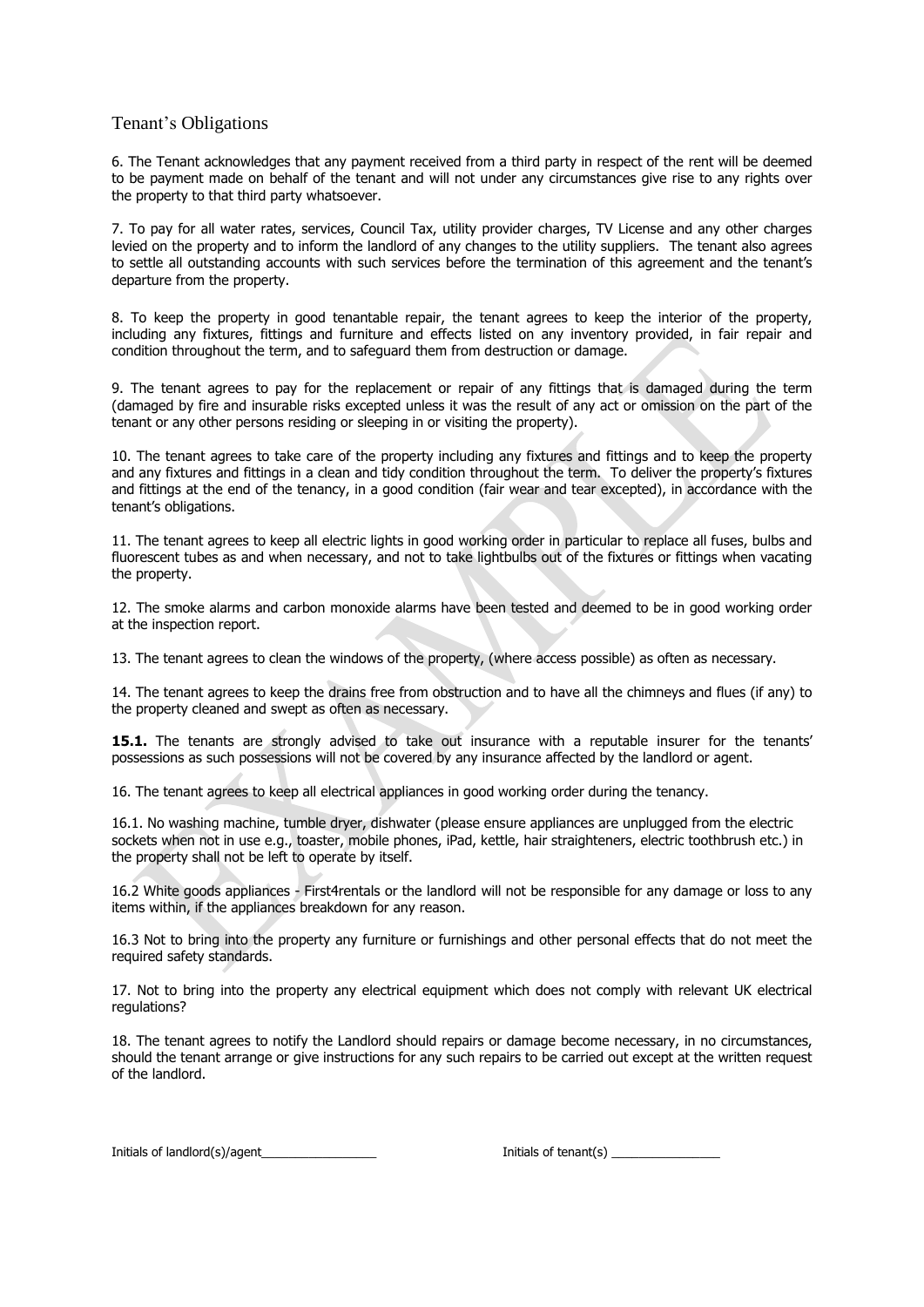**19.** The tenant agrees not to carry out any redecoration at the property without the consent in writing of the landlord. No BLUE TAK, Hooks, Nails to be placed on the walls, doors.

**20.** Not to make any alterations or additions to the property without the prior written approval of the landlord.

21. Not to remove any of the fixtures, fittings and furniture and effects specified in the inventory and to pay for the repair or replacement of any items which have been broken, lost, damaged, during the tenancy. Any replacements will need to be first approved by the Landlord.

22. Access and inspections of the property – The tenant agrees to allow the landlord, or any other persons authorized by the landlord to enter the property by giving the tenant 24 hours' notice, to visit and examine the condition of the property and to carry out repairs, maintenance, alterations or replace the fixtures and fittings for the purpose of complying within any obligations imposed on the landlord by law.

22.1 The tenant agrees to allow the property to be viewed during the last three months of the tenancy subject to twenty-four hours' notice given by the landlord, or any person acting on behalf of the landlord, for the purpose of showing a prospective purchaser or tenant the property for selling or re-letting of the property and to allow the erection of a 'For Sale' or 'To Let' board at the property.

23. It is a condition of this tenancy that anyone living at the property has a" right to rent" as set out in section 22 of the immigration Act 2014

23.2 If you sublet the property or any part of it, or give up the property or any part of it to someone else, and if you do (even if we have given permission) you will be legally responsible for carrying out all 'right to rent checks' as set out in section 22 of the Immigration Act 2014, on any tenants or other people living in the property. You will pay us compensation for any losses, damages, cost, or fines we face as a result of you failing to carry out any right to rent check correctly.

24. Assignment and subletting – The tenant agrees not to assign sublet, part with or share the property with any persons other that the person(s) named as the tenant or any other persons approved of in writing by the landlord to occupy or reside in the property. The tenant agrees not to take in lodgers or paying guests without the landlords written consent.

24.1 Not cause blockages to the drains and pipes, gutters, and channels in or about the property. Common causes of blockages would be, putting fat down the sink, failure to remove hair from plugholes and flushing inappropriate things (such as nappies, baby wipes, sanitary towels, ear plugs) down the toilet.

24.2 To park in the car parking space, garage or driveway allocated to the property, if applicable. To keep any garage, driveway, or parking space free of oil and to pay for the removal and cleaning of any spillage caused by a vehicle of the tenant, his family, contractors, or visitors. To remove all vehicles belonging to the tenant, his family or visitors at the end of the tenancy. Not to park any vehicle at the property that is not in a, road worthy condition and fully taxed.

25. The tenant agrees not to carry out any trade, business or profession at the property but to use the property as a single private residence only.

26. The tenant agrees not to exhibit, display, or place any notice or advertisement on the property of any description that is visible from the outside of the property without the landlords written consent.

27. The tenant agrees not to use the property for any illegal, improper, or immoral use or use or consume in or about the property any prohibited or controlled substances or drugs.

28. The tenant agrees not to install or change any locks in the property without the landlord's prior written consent.

28.1 The tenant agrees that if any additional keys are made that the tenant will deliver all keys to the landlord at the conclusion of the tenancy.

Initials of landlord(s)/agent density and the set of tenant(s) and initials of tenant(s)  $\frac{1}{2}$  and  $\frac{1}{2}$  and  $\frac{1}{2}$  and  $\frac{1}{2}$  and  $\frac{1}{2}$  and  $\frac{1}{2}$  and  $\frac{1}{2}$  and  $\frac{1}{2}$  and  $\frac{1}{2}$  and  $\frac{1}{2$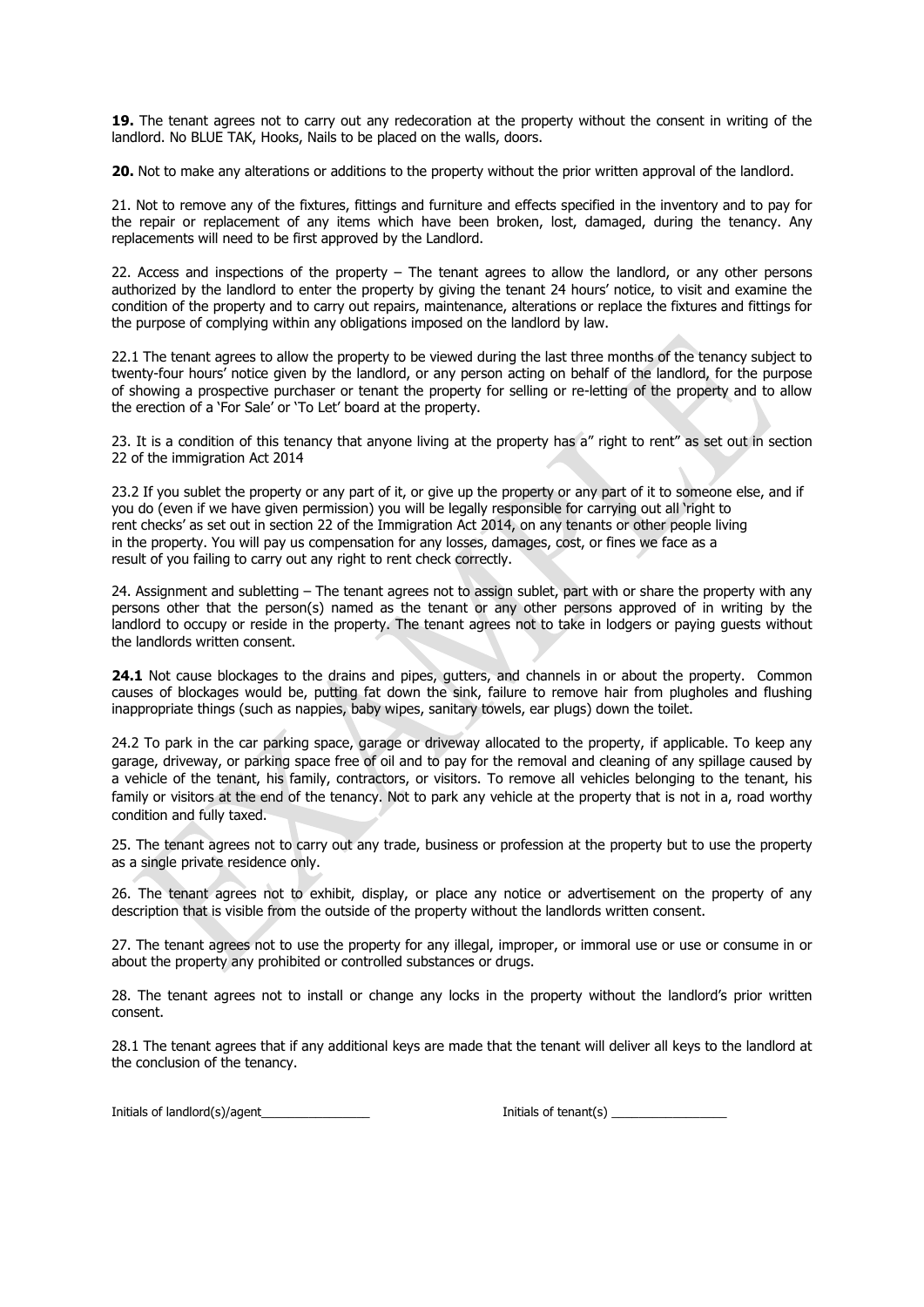28.2 The tenant agrees that if any lock is installed or changed at the property without the landlord's prior written consent then the tenant will remove them and replace them with the same locks if required by the landlord.

29. Nuisance and noise – The tenant agrees not to do anything at the property that can cause a nuisance, damage, disturbance, annoyance, or inconvenience to the landlord's property or any adjoining or neighbouring property or its occupiers.

29.1 The tenant will not hold or conduct any social gathering at the property and not play any musical instruments or use any stereo, radio, or television or other musical or electrical instruments or other means of reproducing music or sound in such manner as to be audible outside the property or likely to cause any nuisance or annoyance or inconvenience to the occupiers of any neighbouring adjoining or adjacent property.

**30.** The tenant agrees not to hang any washing, clothes or other articles outside the property other than such places as the landlord designates or permits and not hang or place wet or damp articles of washing upon any of the landlord's furniture, radiators or room heaters. Tenants agree to heat and ventilate the premises in order to help prevent condensation. Where such condensation may occur, to take care to wipe down and clean surfaces as required from time to time to stop the build-up of mould growth or damage to the premises, its fixtures and fittings.

**30.1** Keep the property sufficiently well aired and warmed to avoid build-up of condensation and prevent mildew growth and to protect it from frost.

**31.** The tenant agrees to remove all rubbish from the premises and to place it within the dustbin and receptacles provided and where any dustbins have been provided to ensure that all rubbish is placed and kept inside a plastic bin liner before placing the rubbish in the dustbin.

32. In flammable substances and equipment – The tenant agrees not to keep or use any paraffin heater, liquefied petroleum, gas heater or portable gas heater in the property, and not store or bring any articles of any especially combustible inflammable or dangerous nature into the property whereby any insurance on the property may become void or voidable or where the rate of premium may increase.

**33.** Gardens & driveways – Where any garden, driveway, pathways, lawns, hedges and rockeries are included in the tenancy, the tenant agrees to keep them clean and tidy, cultivated and free from weeds and to cut the regularly cut the grass. Trees and shrubs should be pruned and not cut down or removed. Furthermore, the tenant agrees not to alter the layout of any garden, driveways, pathways, lawns, hedges and rockeries without the landlord's prior written consent. Tenants agree not to store or keep on the premises or any communal car park, any boat, caravan or commercial vehicle without the prior consent of the landlord.

**34.** Animals & pets – The tenant agrees not to keep animals, reptiles, or birds on the property without the prior written consent of the landlord. No pets are allowed at the property even for a short period of time.

35. Smoking – The tenant agrees not to smoke or permit any guest or visitor to smoke tobacco or any other substance on the property without the landlord prior written consent. In the event of the landlord giving such consent to the tenant, the tenant agrees to pay the landlord for any cleaning and/or redecoration costs that the landlord may incur as a result of the tenant (or the tenants guests) smoking at the property.

36. Sanitation, pipes, drains and gutters – The tenant agrees to keep in good working order and free from obstruction all baths, sinks, taps, lavatories, cisterns, drains, waste and other pipes, gutters down pipes and gullies on or serving the property.

36.1 The tenant agrees not to overload, block up or damage any of the drains, pipes, wires, cables or any apparatus or installation relating to the utility services serving the property.

36.2 The tenant agrees to take precautions to avoid damage by frost and freezing to any of the said drains, pipes, wires, cables or any other apparatus or installation relating to utility services serving the property.

Initials of landlord(s)/agent and the set of tenant initials of tenant(s)  $\frac{1}{2}$  and  $\frac{1}{2}$  and  $\frac{1}{2}$  and  $\frac{1}{2}$  and  $\frac{1}{2}$  and  $\frac{1}{2}$  and  $\frac{1}{2}$  and  $\frac{1}{2}$  and  $\frac{1}{2}$  and  $\frac{1}{2}$  and  $\frac{1}{2}$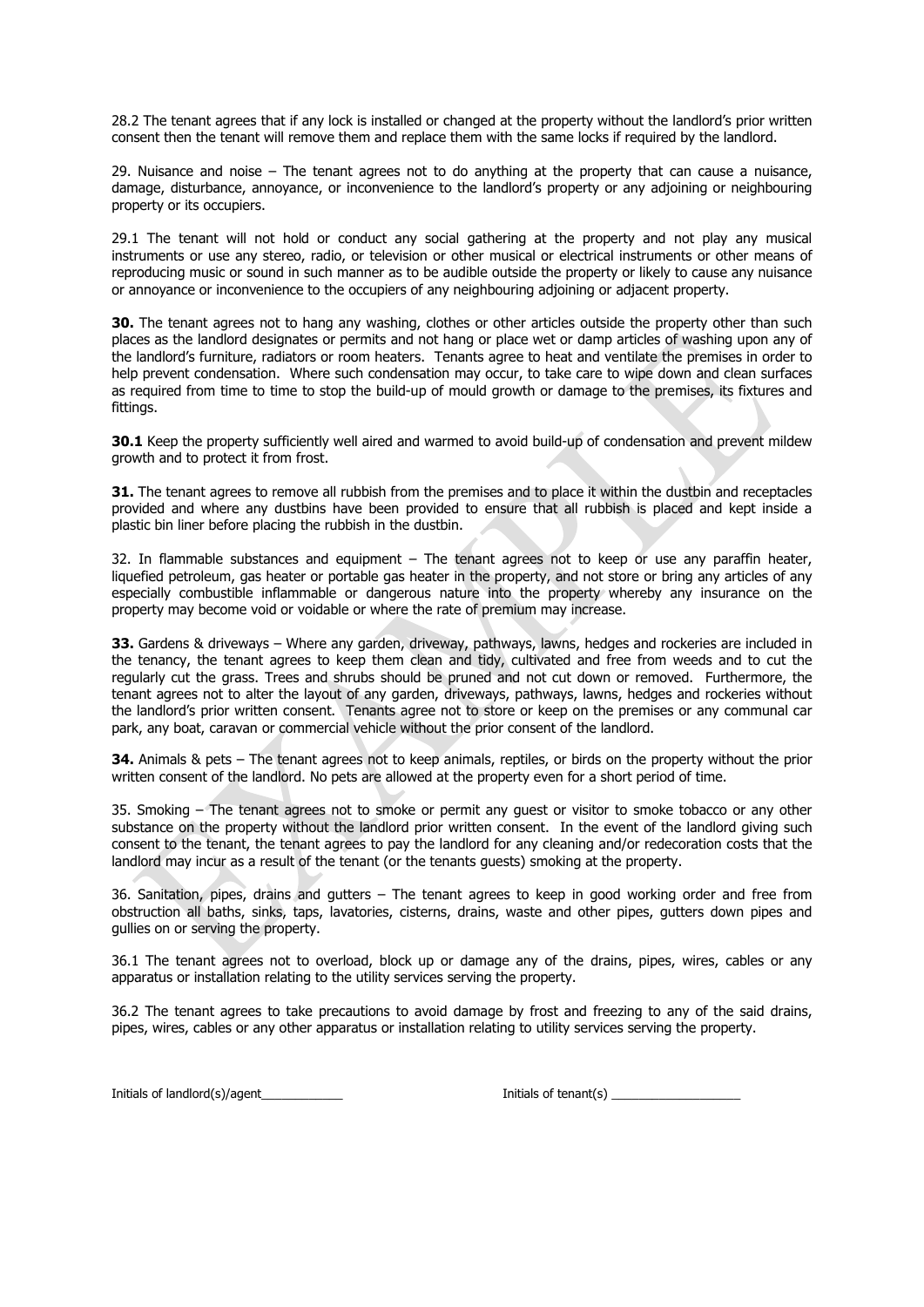**36.3** The Tenant agrees not to allow any oil, fat, grease or other harmful or corrosive substances to enter any of the sanitary appliances or drains within the property.

**37.** The tenant agrees not to leave the property vacant or unoccupied for the period in excess of 14 days consecutive days without first giving written notice to the Landlord of his intensions to do so, and before doing so the tenant will take care to ensure that the property is protected against the risk of damage by frost, by either draining down all water supplies in or serving the property and also to ensure that the stopcock is turned off or by heating the property during the period the property is vacant.

**37.1** To take precautions to prevent frost or similar damage to the property. If the property is going to be empty overnight or for more than 12 hours when the weather is likely to be cold, you must leave enough heating on to prevent the water system from freezing or turn off the water supply at the main stopcock and open all the other water taps and valves in the property to drain the tanks of hot and cold water.'

**37.2** You are responsible for the behavior of everyone who lives in or visits the property. Therefore, for example, if the property is damaged by one of your visitors, we can claim the cost of repair from you, rather than from the visitor. It may be possible for you to claim repayment from the visitor, but this is something you will have to do yourself. This will automatically include all your family, anyone else living at the property, all visitors and or damaged caused by the emergency services (i.e., police, fire service etc.).

37.4 The property is let along with all the contents referred to, in the schedule of inventory. These will be provided to you on or before \_\_\_\_\_\_\_\_\_\_\_\_\_\_\_\_\_. You should check these documents carefully. If you do not agree with, or wish to challenge, the inventory report, then you must contact us in writing within 7 days. If not, we will deem that you have accepted the inventory as fair and accurate, and that we may rely on the inventory at the end of tenancy to show the condition of the contents and fixtures and fittings provided at the outset.

## Housing Benefit

38. The tenant authorizes the local authority or the rent service to discuss with landlord and the landlord's agent the details of any housing benefit or council tax claims made at any time in relation to the renting of the property. If the landlord's agent so requires, the tenant consents to any housing benefit being paid direct by the Local Authority to the Landlord or the Landlords agent.

38.1 The tenant agrees to refund to the landlord any housing benefit overpayment recovery which the local authority seeks from the landlord in respect of this tenancy, either before or after the tenant has vacated the property where this creates a shortfall in the money owed to the landlord.

## End of the tenancy

39 The tenant agrees to leave the landlord contents and effects, at the end of the tenancy in the same place in which they were positioned at the commencement of the tenancy.

39.1 **Statutory periodic tenancy – Should the tenancy become a statutory periodic tenancy (month to month), this agreement may be terminated by either party giving the other at least ONE full month's notice in writing. This notice to be received on or before the rent due date. For example if the contractual rent date as per the contract is the 9 th of the month (not the date you have been paying rent), then the one months' notice must be received, hand delivered to the office, or posted by recorded delivery to the XX office (XXX ADDRESS) or emailed to (XXX on or before the xx of the month.** 

40. The tenant agrees to return the keys of the property to the landlord or the landlord's agent on the agreed termination date, or at the end of the tenancy.

41. Tenant's items left at the property – If any of the tenant's goods or any goods belonging to members of the tenant's household have not been removed from the property at the time of expiration or sooner determination of the tenancy, the tenant agrees:

Initials of landlord(s)/agent and the set of tenant initials of tenant(s)  $\frac{1}{2}$  and  $\frac{1}{2}$  and  $\frac{1}{2}$  and  $\frac{1}{2}$  and  $\frac{1}{2}$  and  $\frac{1}{2}$  and  $\frac{1}{2}$  and  $\frac{1}{2}$  and  $\frac{1}{2}$  and  $\frac{1}{2}$  and  $\frac{1}{2}$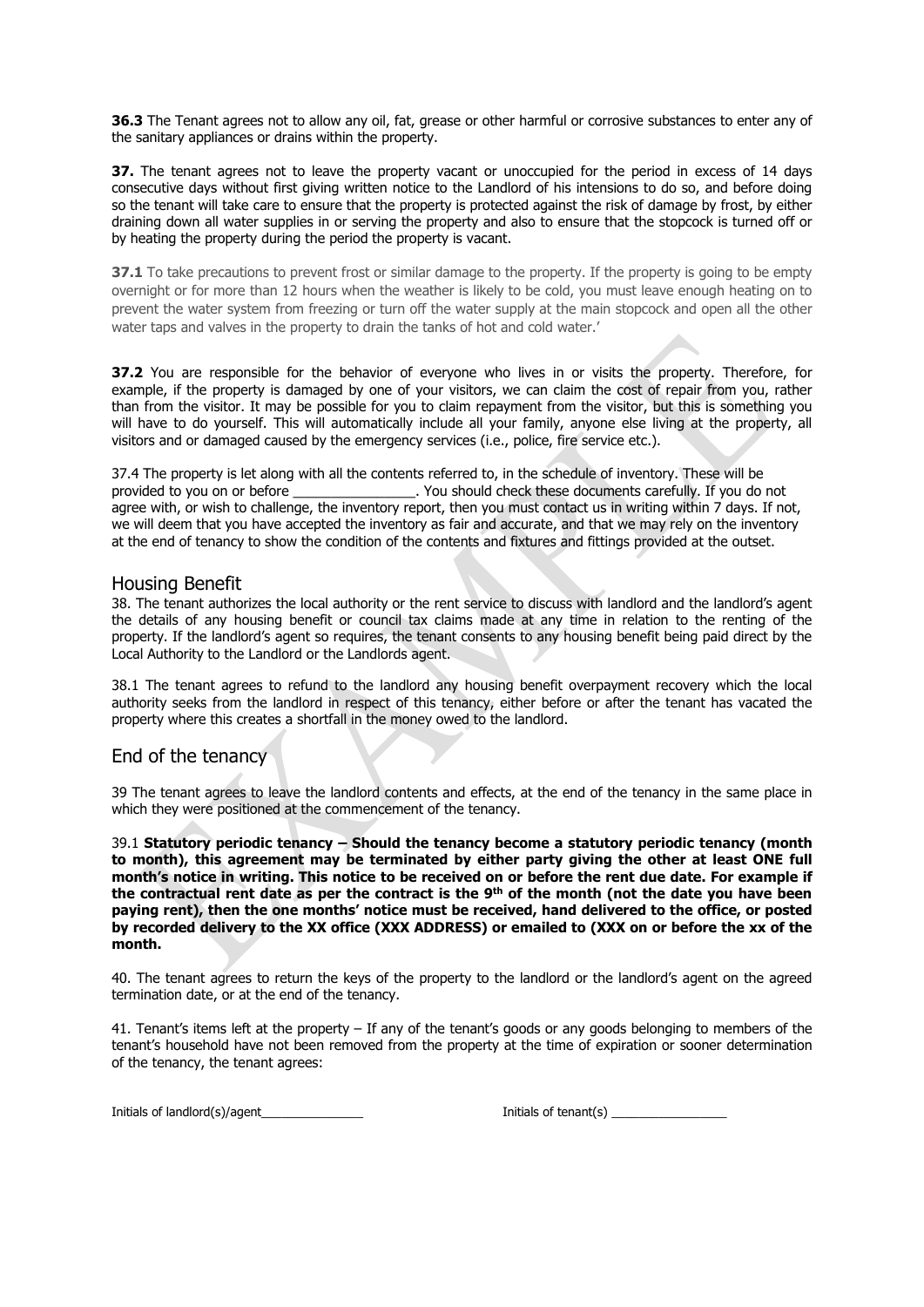41.1 Provided the landlord has been given written notice by the tenant, or where the tenant cannot be found after steps have been taken to trace the tenant, the landlord can dispose of such goods as they think appropriate.

41.2 Tenancy referencing (at discretion of agent), the agent is not legally bound or obligated to give a reference.

42. The tenant will remain liable for the rent and utility charges, utility bills, council tax, and water rates up until the date of leaving the property.

42.1. You must give us a forwarding address and telephone number before you leave the property.

42.2 The tenant agrees that the landlord or agent may pass on the tenants forwarding address and/or other personal information to utility suppliers, local authority, any credit agencies, or reference agencies and for debt collection.

42.3 Redrafting of a new tenancy agreement, providing a reference, conducting a new inventory, this is subject to the landlord / agent agreeing.

43. Early termination – In the event of this agreement being terminated before the end of the stated period by the tenant, the tenant is still liable for the rent.

## Landlord's obligations

The landlord agrees with the tenant as follows:

44. That the tenant paying the rent and observing and performing all the tenant's obligations under this agreement may quietly enjoy the property without any unlawful interruption by the landlord or any person rightfully claiming to be under the trust of the landlord.

45. This agreement will take effect subject to the provisions of Sections 11 to 16 of the landlord and tenant Act 1985 (as amended by the Housing Act 1988) which imposes on the landlord obligations to repair the structure and exterior (including drains, gutters and pipes) and certain installations for the supply of water, electricity and sanitation (including basins, sinks, baths and sanitary conveniences and for space heating or heating water but not fixtures, fittings and appliances for using the supply of water and electricity). The landlord will not accept responsibility for charges incurred by the tenant for the repair of these items except in the case of any emergency.

46. Safety regulations – The landlord confirms that the items within the property and as detailed within the inventory and schedule of conditions comply with the Furniture and Furnishings (Fire) (Safety) Regulations 1988 as amended in 1993, The Gas Safety (Installation and Use) Regulations 1998 of which a copy will be given to the tenant at the commencement of the tenancy, and all the electrical appliances comply with the Electrical Equipment (Safety) Regulations 1994.

#### Enforcement of obligations

Breaches of this agreement by the tenant – if at any time during the tenancy:

47. The tenant fails to pay the rent on the due date.

48. The tenant fails to observe or perform any agreement or obligation under this agreement.

49. The tenant becomes bankrupt or enters into a voluntary arrangement with his creditors.

50. The tenant leaves the property vacant or unoccupied without the landlord's consent.

Then the Landlord will be entitled to take immediate steps to recover possession of the property from the Tenant and/or the Occupier by issuing proceedings for possession in the appropriate Court or Tribunal. In the event of the Landlord taking this action, this will not alter any other rights or obligations within this Agreement unless the Court or Tribunal rules otherwise.

Initials of landlord(s)/agent\_\_\_\_\_\_\_\_\_\_\_\_\_\_\_\_ Initials of tenant(s) \_\_\_\_\_\_\_\_\_\_\_\_\_\_\_\_\_